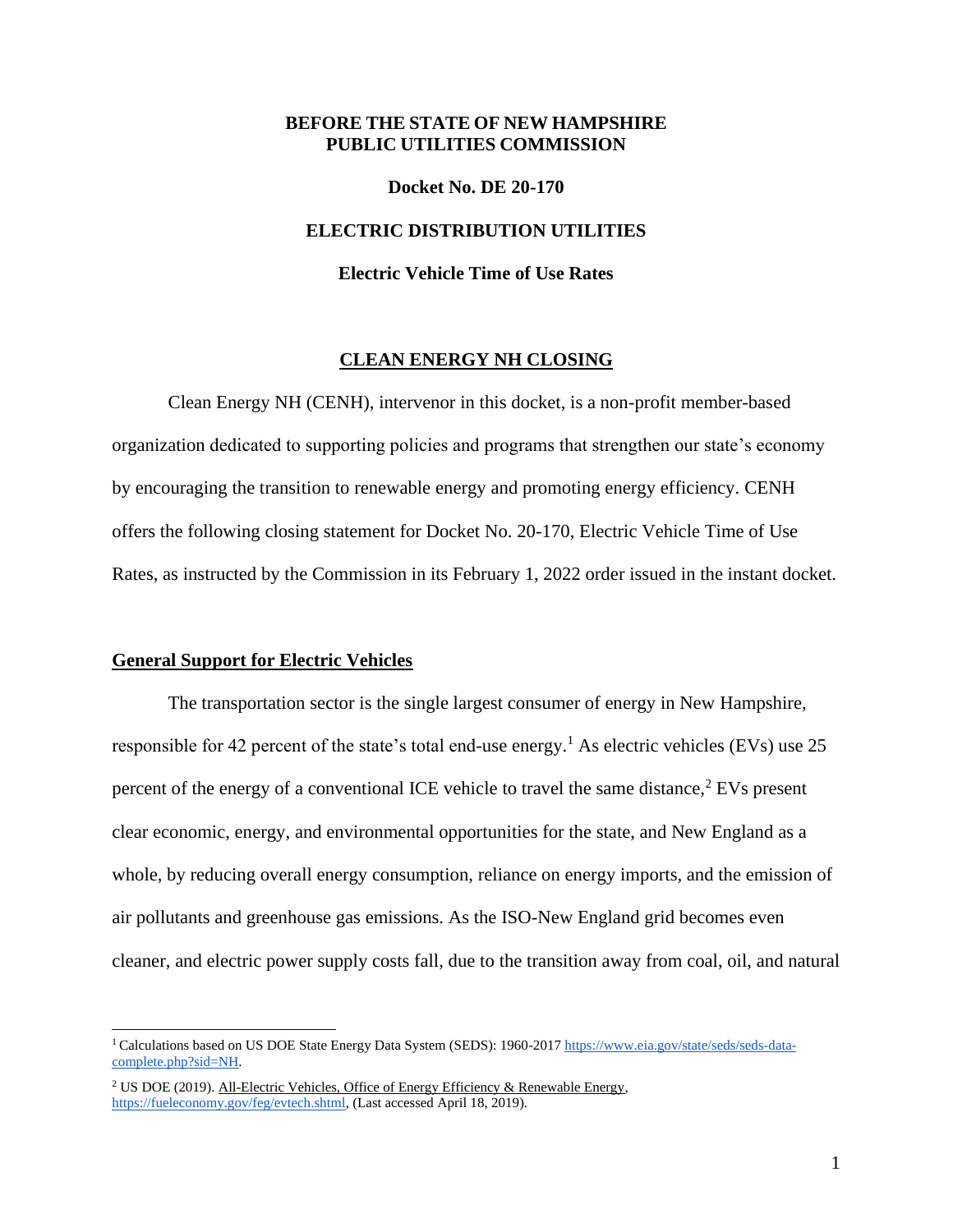gas, and through the interconnection of distributed energy resources and large renewable energy projects, the net economic, energy, and environmental benefit of EVs will grow.

As the vast majority of EV charging occurs at home, and can occur in the overnight hours, there is enormous potential for the electrification of transportation to result in improved load factors for existing electricity infrastructure. In a well-designed policy landscape, this could result in substantial rate-depression, and resultant savings for all consumers.<sup>3</sup> For these reasons, CENH and its members actively support this technology.

## **Residential Time of Use Rates**

CENH supports the proposed residential three-part three period Time of Use (TOU) rates. While EVs will consume more electricity and, therefore, result in more KWHs over which to spread the other utilities' fixed costs, EV load growth will result in greatest savings to all customers *if forecasted and managed properly*. Absent price signals, a typical EV owner is likely to plug their vehicle into their home charger when they arrive home from work, which may coincide with the evening peak demand. As at much as 80 percent of charging is done at home, and as EVs continue to increase as a percentage of the New Hampshire fleet and in the number of vehicles carrying visitors to the state, the rise in electric power consumption has the potential, if not properly managed, to increase the total ISO-NE daily and seasonal peaks, as well as New Hampshire's share of that peak.<sup>4</sup>

<sup>3</sup> NREL (2021). Incorporating Residential Smart Electric Vehicle Charging in Home Energy Management Systems, [https://www.nrel.gov/docs/fy21osti/78540.pdf.](https://www.nrel.gov/docs/fy21osti/78540.pdf)

<sup>&</sup>lt;sup>4</sup> Harper, C., McAndrews, G., and Sass Byrnett, D. (2019). Electric Vehicles: Key Trends, Issues, and Considerations for State Regulators, National Association of Regulatory Utility Commissioner[s,](https://pubs.naruc.org/pub/32857459-0005-B8C5-95C6-1920829CABFE) [https://pubs.naruc.org/pub/32857459-0005-B8C5-95C6-](https://pubs.naruc.org/pub/32857459-0005-B8C5-95C6-1920829CABFE) [1920829CABFE.](https://pubs.naruc.org/pub/32857459-0005-B8C5-95C6-1920829CABFE)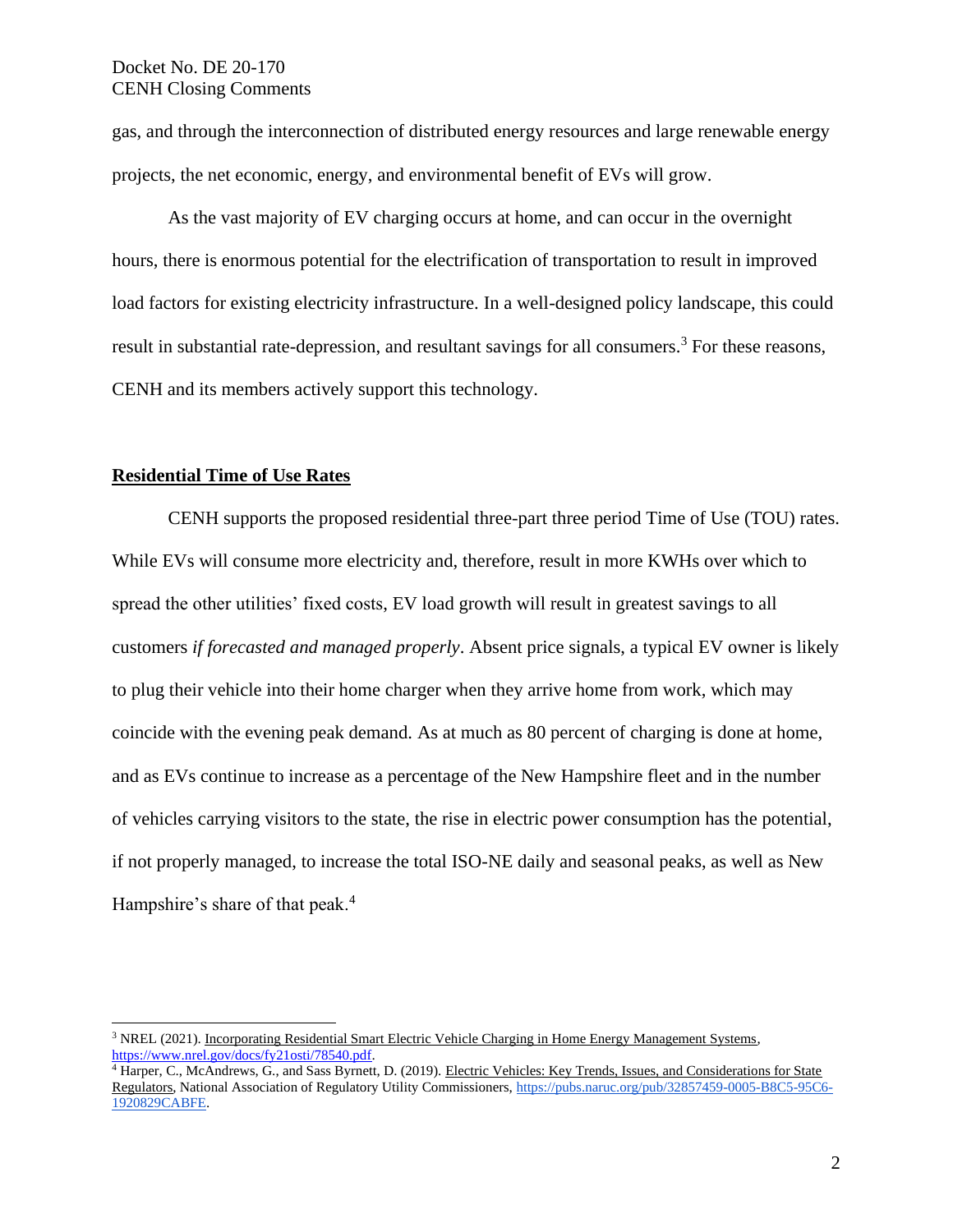If the above were to occur, the electrification of transportation would increase electric rates, instead of decreasing them. TOU rates are a critical element of achieving this improved resource utilization by shifting load to off-peak periods when the cheapest, and cleanest grid mix exists. The inclusion of residential TOU rates is an important step in ensuring that widespread EV adoption results in savings and not costs, by encouraging off-peak charging.

## **Commercial Customer EV TOU Rates**

CENH maintains its objection to the inclusion of EV TOU rate provisions in the Settlement Agreement (Agreement). CENH does believe that TOU rates are entirely suitable for residential applications, commercial TOU rates are not appropriate at this moment in time. EV penetration remains relatively low and the deployment of public and private DCFC and networked Level 2 EVSE is necessary to support rapid fleet electrification. Implementing commercial TOU rates too early is likely to have a negative impact on the business case for developing and operating public charging locations.

It is the position of DOE that a commercial TOU rate would spur innovation on the part of charging site hosts to reduce the impact of the rate's higher on-peak rate to site host overall costs. While CENH agrees that innovation will be of increasing importance as EV adoption increases and commercial EV sites increase in number and in utilization, CENH is concerned that the implementation of commercial TOU rates at this moment in time will result in limited uptake by public charging site hosts as the technologies such as co-located batteries increase the upfront capital costs to develop a site; costs that will not necessarily be recovered in appropriately under likely site utilization rates.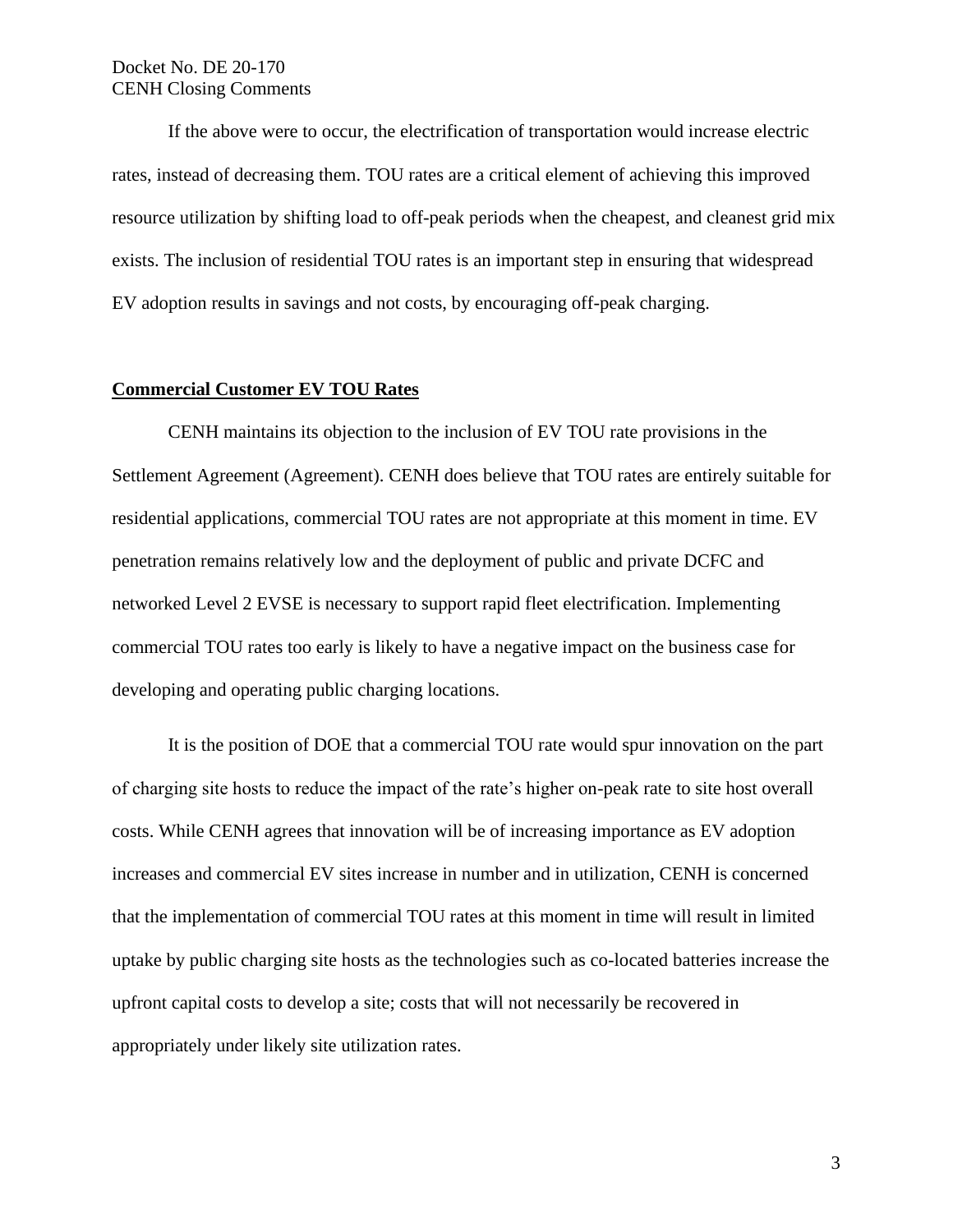# **Demand Charge**

CENH also maintains its objections to the inclusion of the 50 percent demand charges for the commercial EV rate classes. Similar to the concerns regarding the adoption of commercial TOU rate, CENH is of the opinion based on input from its members that each utility should develop and offer a DCFC rate or a customer class that provides greater flexibility around demand charges in order to give owners of DCFC stations or networked Level 2 chargers much greater potential to recover costs and make a business case for their stations.

The Letter and verbal comment provided by the Jeff Moulton, the Chair of the Town of Derry's Net Zero Task Force, illustrated the real and chilling impact that demand charges can have on public charging facilities. In Derry's case, they disconnected their four level 2 chargers are incurring demand charges that represented 78 percent of the bill for the chargers. With EV adoption expected to rise significantly in the coming decade, New Hampshire will need more chargers not fewer.

The economics of Direct Current Fast Chargers (DCFCs) may be more challenging under current and proposed demand charges as DCFCs can draw a significant amount of power. Many DCFC installations require a three-phase 480-volt AC electric circuit. Most existing DCFC stations are 50 kilowatts (KW) with much faster DCFC stations, including ones that deliver up to 350 KW starting to be installed. Draws of this magnitude can result in significant demand charges, which at low utilization rates are spread across just a few users. In these scenarios, demand charges can be responsible for over 90 percent of electricity costs and can make the cost per unit of charge (kwh or time) unreasonable. Such rates either discourages site-hosts from installing chargers, or drivers from using the station.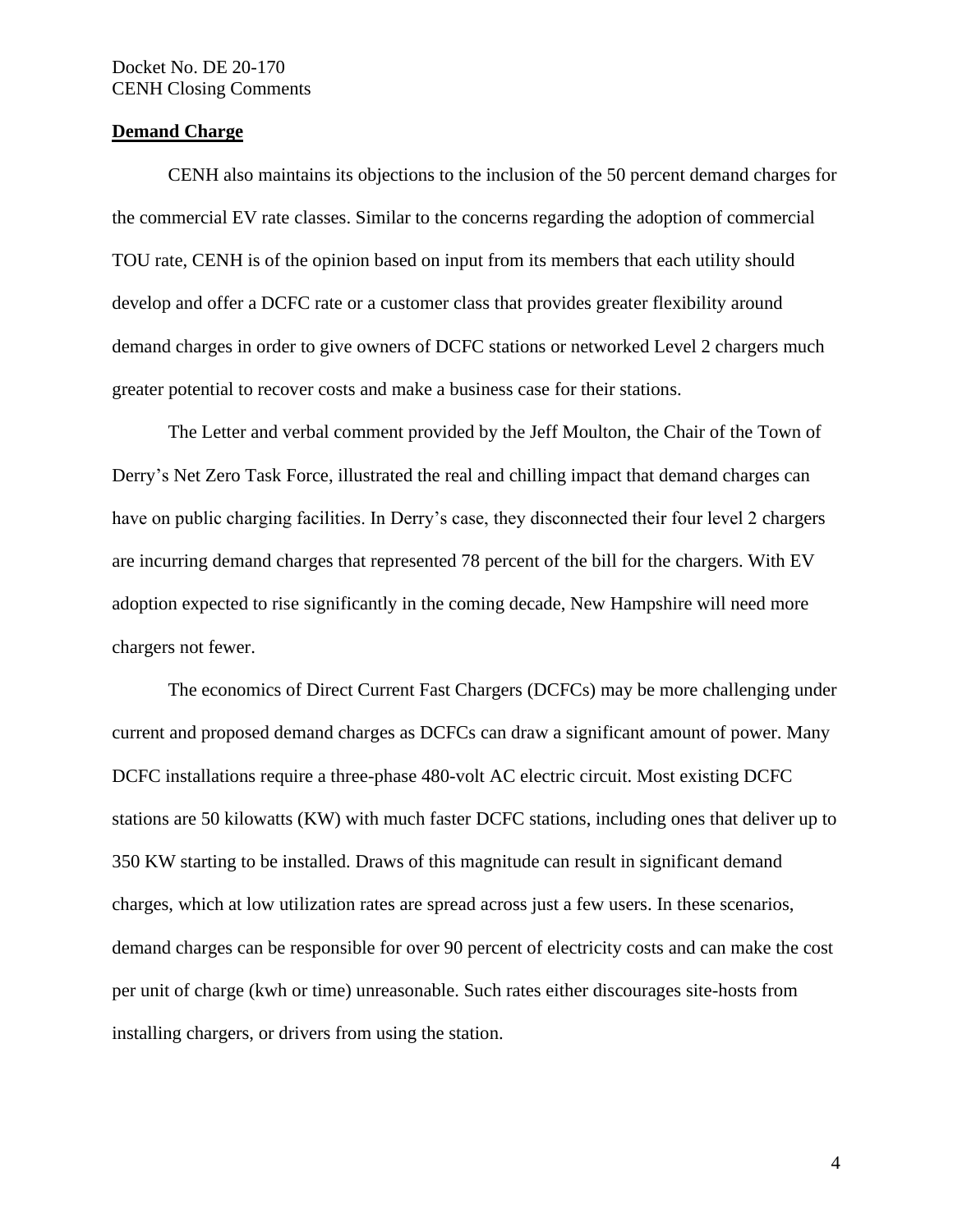This results in fewer stations being built, reducing the viability of owning an EV, reducing the business case for owning DCFC. Thus, the current lack of widespread charging infrastructure is a pressing chicken-and-egg problem<sup>5</sup> that is impeding the electrification of transportation, which has the potential to result in substantial economic benefits to all New Hampshire ratepayers.

# **Overall EV Regulatory Approach**

New Hampshire must be looking to the future and establishing rates that will encourage early investment in a widespread network of charging that spans the entire state and meets the demand of residents, businesses, and visitors alike. CENH disagrees with the notion expressed in the EV TOU hearings that more information is required. EVs require forward looking rate design that will enable companies to invest in the charging infrastructure before it is fully profitable.

While EVs are more efficient and increasingly cost-effective than ICE vehicles, their utilization of the local electric distribution network and the regional grid requires pre-planning and careful integration to support their adoption by consumers and the realization of their full potential. In the absence of well-designed policies and appropriate price signals, there is a risk that electrification of transportation will increase electricity rates by increasing demand during peak hours. An effective policy package would balance policies encouraging speedy adoption of EVs by enabling the creation of a public fast-charging network, while simultaneously maximizing the incentive to charge vehicles during off-peak hours with strong residential TOU rates.

<sup>5</sup> Kadoch, C. (2020). Roadmap for Electric Transportation: Policy Guide, Regulatory Assistance Projec[t,](http://www.raponline.org/EV-roadmap) [https://www.raponline.org/EV-roadmap/.](http://www.raponline.org/EV-roadmap)